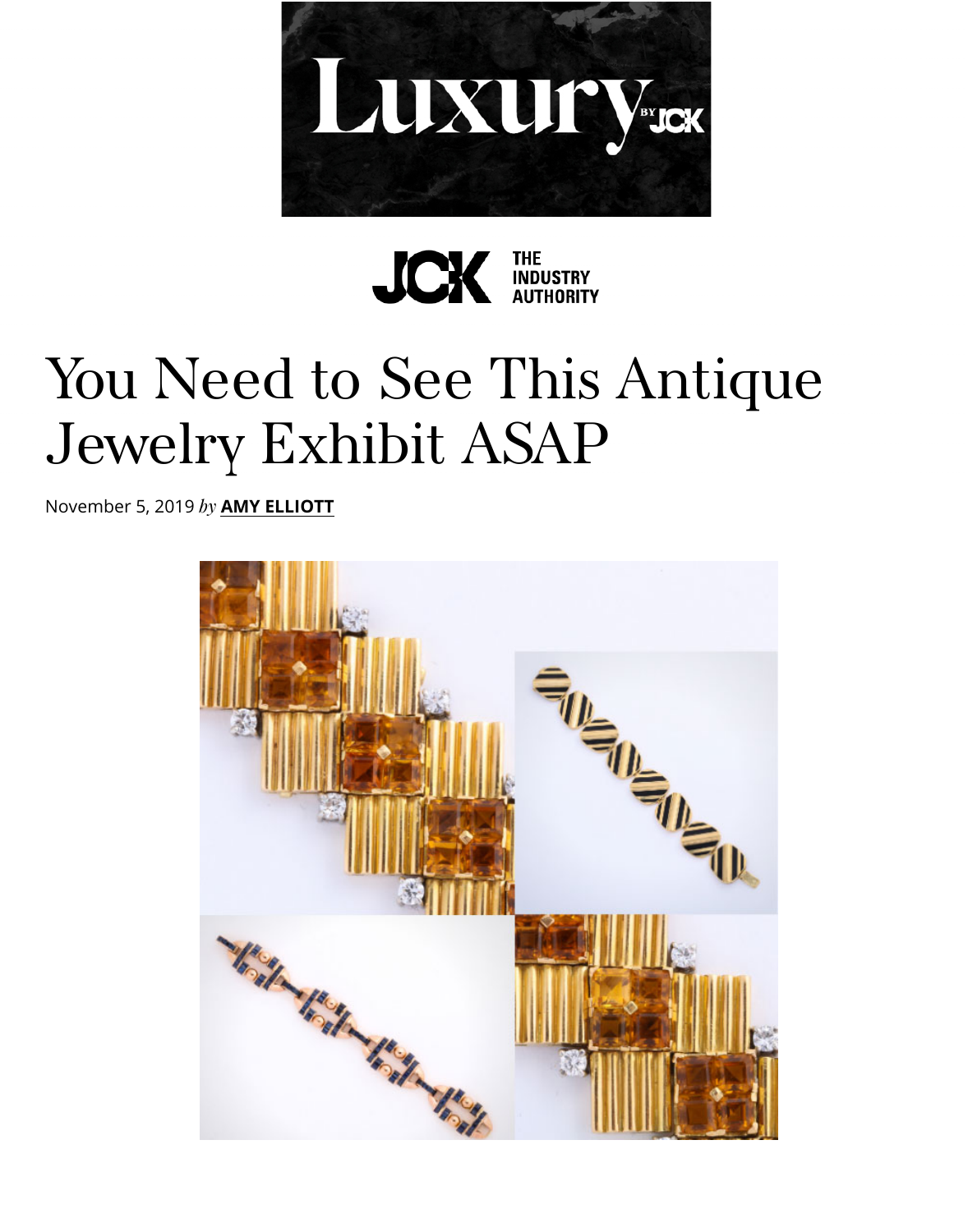Because "Deceptively Modern Jewelry: 1940s–1980" goes back in the vault on Nov. 15. Hosted by the esteemed antique and estate jewelry **A La Vieille Russie** (ALVR) in New York City, it's a small gathering of treasures you can easily squeeze in on a lunch break or in between appointments in the Diamond District. Afterward, you'll skip your way through the rest of the day, uplifted by what you've seen, even on the grayest of November days. (Magnify this feeling by a 1,000 if you actually buy something!)

The 70 designs are inspiring, wildly luxe, exceedingly rare, and perhaps most interesting of all, completely relevant in a modern-day context.

ALVR director Peter Schaffer curated the works and also included some couture fashion from the represented decades in collaboration with couture and vintage fashion dealer **Katy Kane.**

Featured jewelry designers include Cartier, Van Cleef & Arpels, Mauboussin, Verdura, Pierre Sterlé, Angela Cummings, David Thomas, and Andrew Grima, among others.

There are quite a few matching sets, most notably an engraved group of bracelets and earrings that is so perfectly 1970s glam (pictured below). It's by master 20th-century jewelry artist Georges L'Enfant who produced pieces for some of the most famous jewelry houses in Europe including **Van Cleef & Arpels**, Hermès, and Cartier.



Tournesol demi-parure of two bracelets (first and second from left) and earrings (also on model) in 18k gold; Eventail bracelet in 18k gold (third from left), and Renaissance bracelet (far right) in 18k gold; all Georges L'Enfant, 1976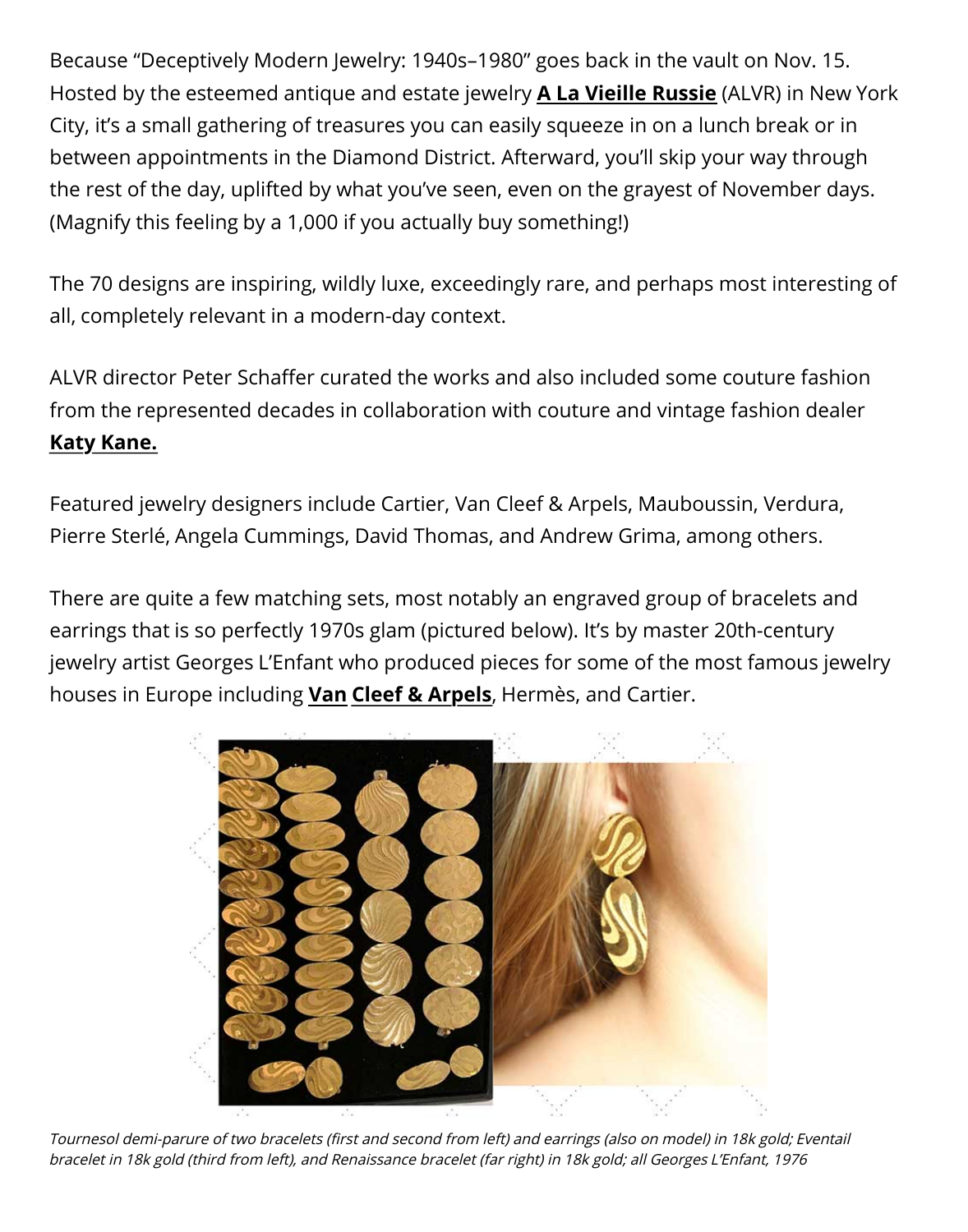And this marvelous flexible gold necklace/bracelet duo from Cartier (below) is from 1940 but could easily be from 1980 or later. Who wouldn't be happy to wear this today? Over a turtleneck, I'm thinking, because the 1990s are back, and how great would the bracelet look with a **vintage watch** and a stack of bangles?



[Gas Pipe necklace and bracelet composed of triangular elements in 18k gold, Cartier, Paris, both circa 1940](https://www.jckonline.com/editorial-article/van-cleef-arpels-ruby-collection/)



Steel and gold cuff [\(damascene technique\), Angela Cummings for Ti](https://www.jckonline.com/editorial-article/la-californienne-watches/)ffany & Co., circa 1975; price on request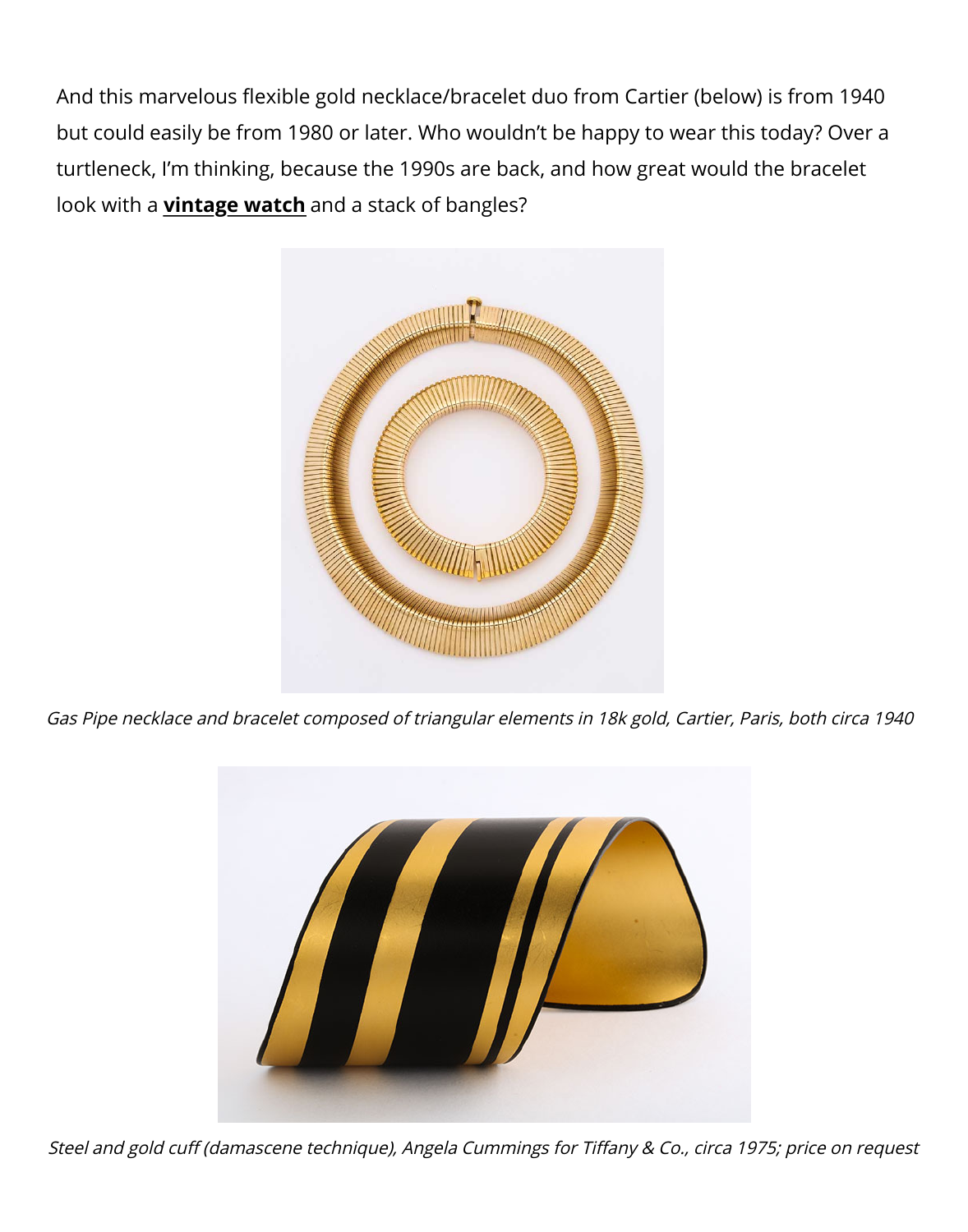

Aquamarine and diamond necklace in 18k white gold, c. 1950; price on request



Sculptural citrine and 18k gold necklace with matching ring, David Thomas, London, circa 1950; price on request



French Gas Pipe bracelet in 18k gold, circa 1940s; price on request